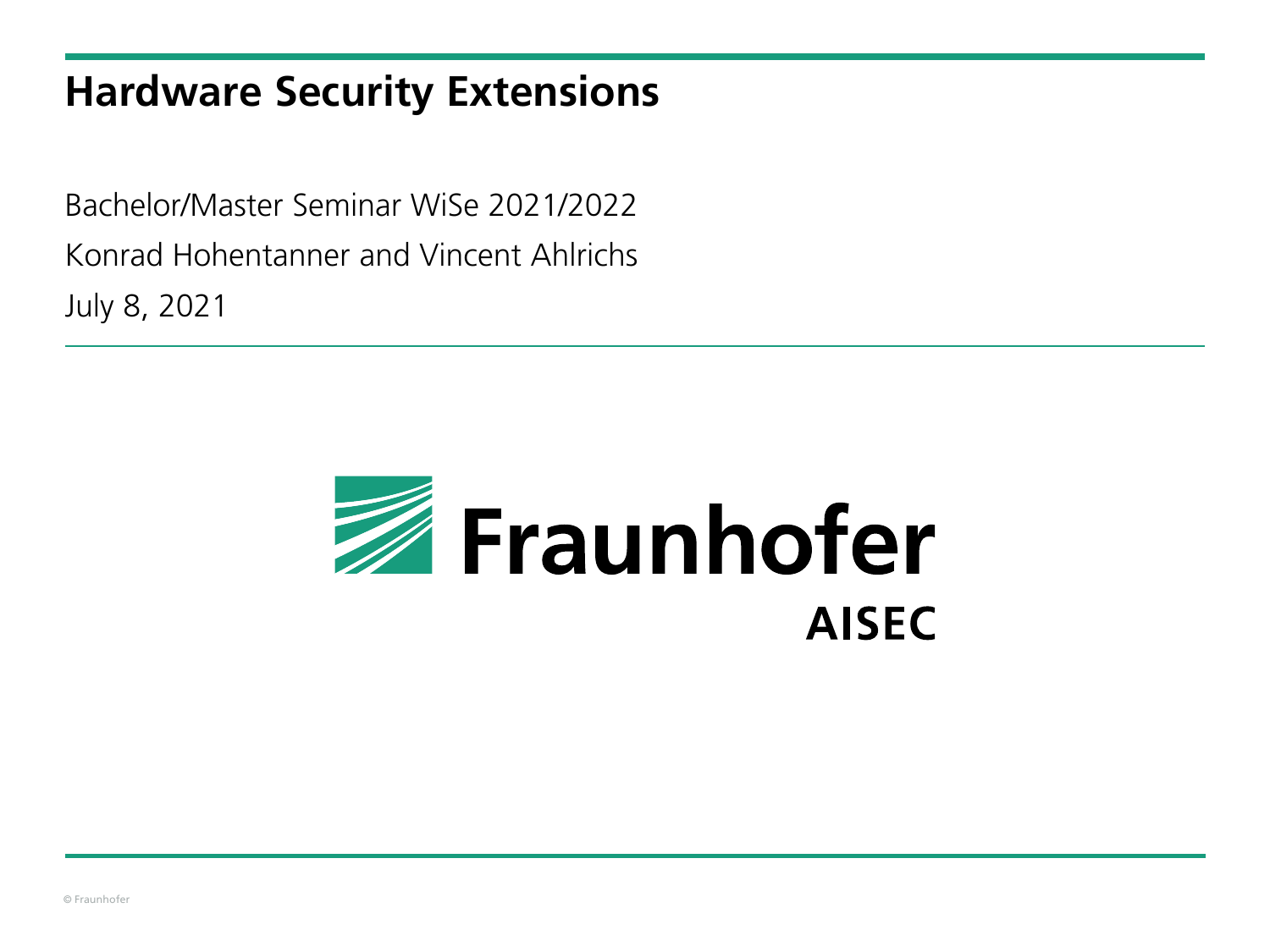# **Introduction & Motivation**

### **Who are we?**

- Vincent Ahlrichs, Konrad Hohentanner
- Secure Operating Systems at Fraunhofer AISEC (Applied and Integrated Security)
- $\rightarrow$  Research and Integration in Industrial Applications
- Current focus on Fuzzing and Memory Safety

#### **Our Goals for this Seminar**

- Get to know students interested in IT Security
- Learn from your great papers and presentations



AISEC Building at Lichtenbergstraße 11, Garching

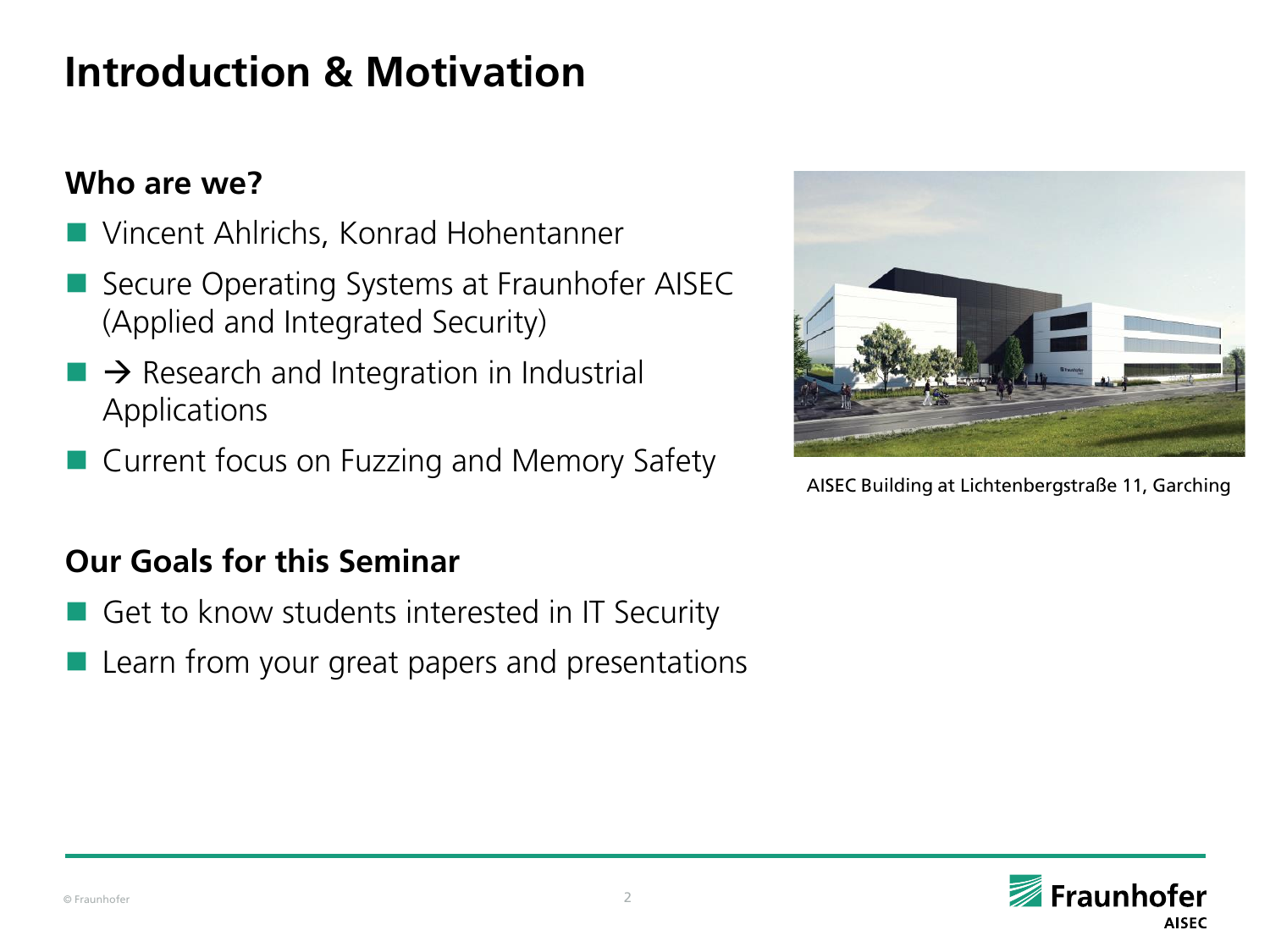# **Hardware Security Extensions – Short Overview**

### **Secure Hardware for CPUs**

- Isolated and protected regions
- Verify integrity of running system/kernel from the beginning
- Secure Storage / Execution for high profile data (keys, boot measurements)

### **Memory Safe Runtime Environments**

- $\blacksquare$  Prevent bugs from creating vulnerabilities
- Allow integrated permission

redsnØw vØ.3

implementation (c) 2009 iPhone Dev Team vulnerability: pod2g, MuscleNerd exploit: planetheing, CPICH, posixninja, chronic

Either connect your iPod in DFU mode to the computer or just push enter for assisted entry into DFU mode

Hit any key to continue...

Jailbreak, https://de.wikipedia.org/wiki/Jailbreak\_(iOS)

| SERVER, ARE YOU STILL THERE?<br>IF SO, REPLY "HAT" (500 LETTERS). | User Meg wants these 500 letters: HAT. Lucas<br>requests the "missed connections" page.<br>Eve                                                                                     |
|-------------------------------------------------------------------|------------------------------------------------------------------------------------------------------------------------------------------------------------------------------------|
|                                                                   | administrator) wants to set server's master<br>key to "14835038534". Isabel wants pages abou<br>snakes but not too long". User Karen wants t<br>unde account password, to CollaBac |
|                                                                   |                                                                                                                                                                                    |

checks Heartbleed, https://xkcd.com/1354/

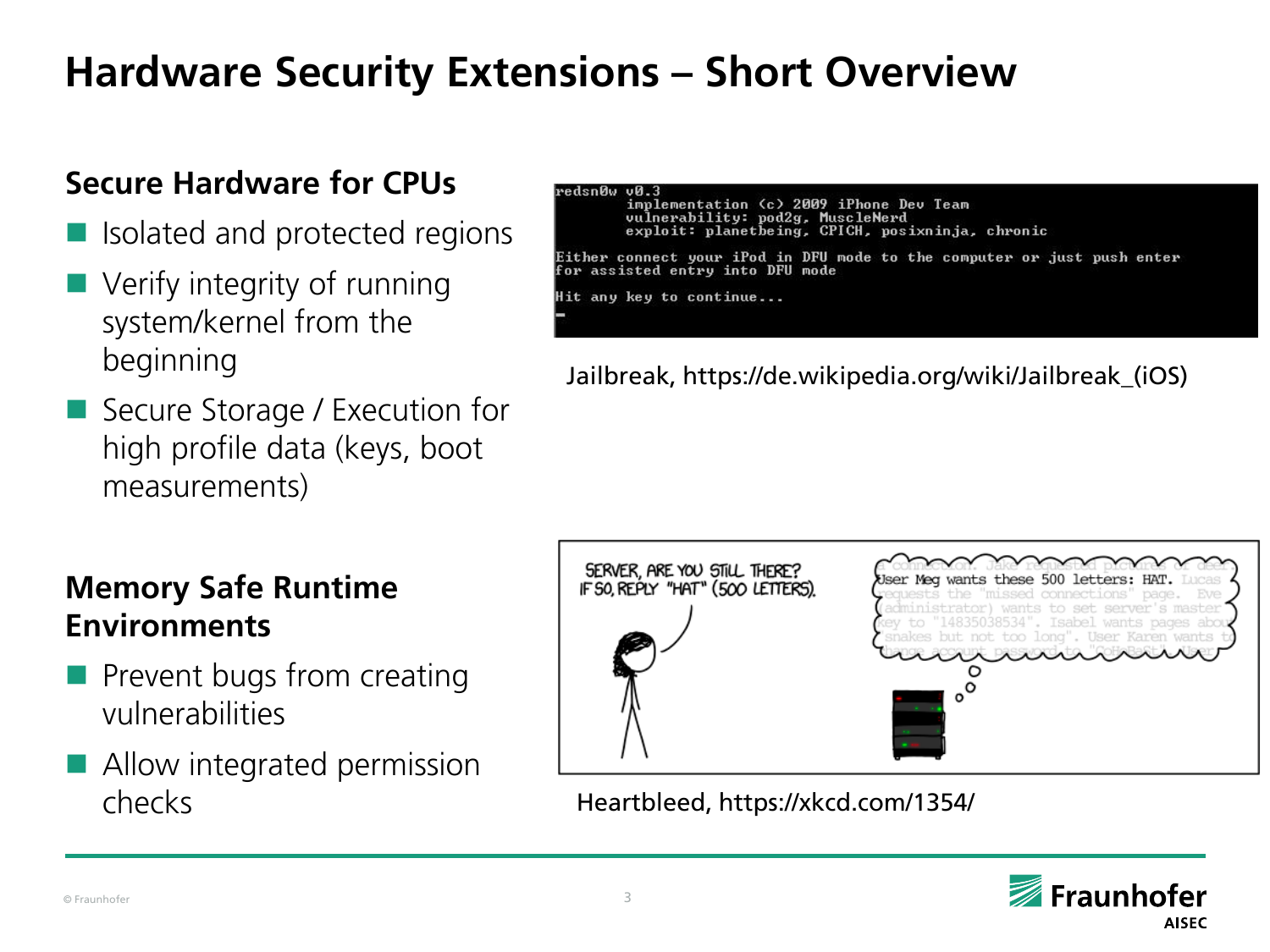# **Topic Suggestions**

- CHERI architecture
- Memory Tagging
- Pointer Authentication Frameworks
- **AMD SEV**
- **ARM TrustZone**
- Intel Total Memory Encryption
- **RISC-V Keystone**
- History and Development of TPM
- **ARM Security Hypervisor**
- $A$ RM v9 CCA
- Students are welcome to suggest own topics
- Get some information about the topics and see if they interest you! (Good starting points are conference presentations on youtube/etc, or

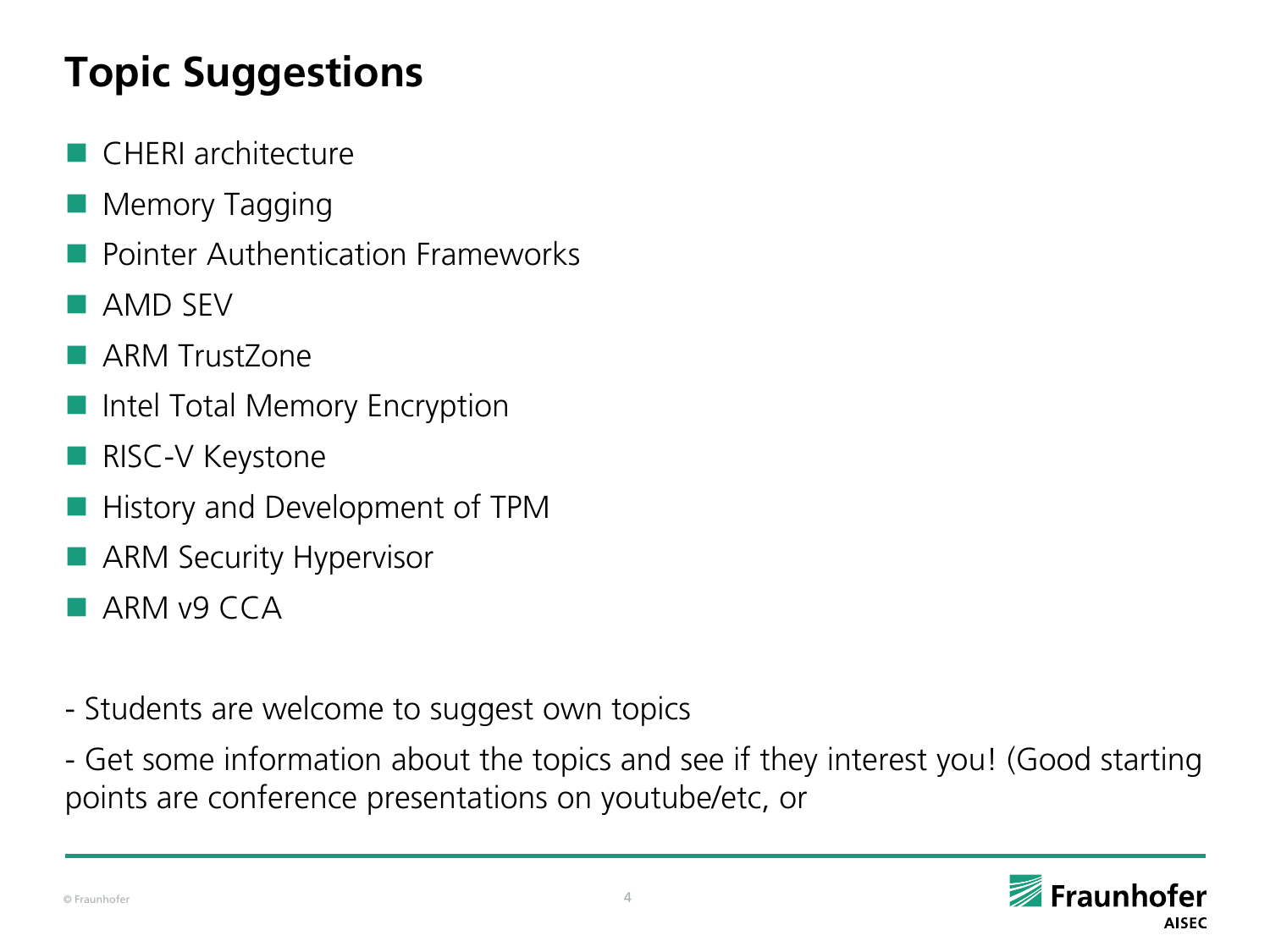## **Prerequisites**

- **IN0009 Grundlagen: Betriebssysteme und Systemsoftware**
- IN0004 Einführung in die Rechnerarchitektur
- **Parable: IN2209 IT Sicherheit**

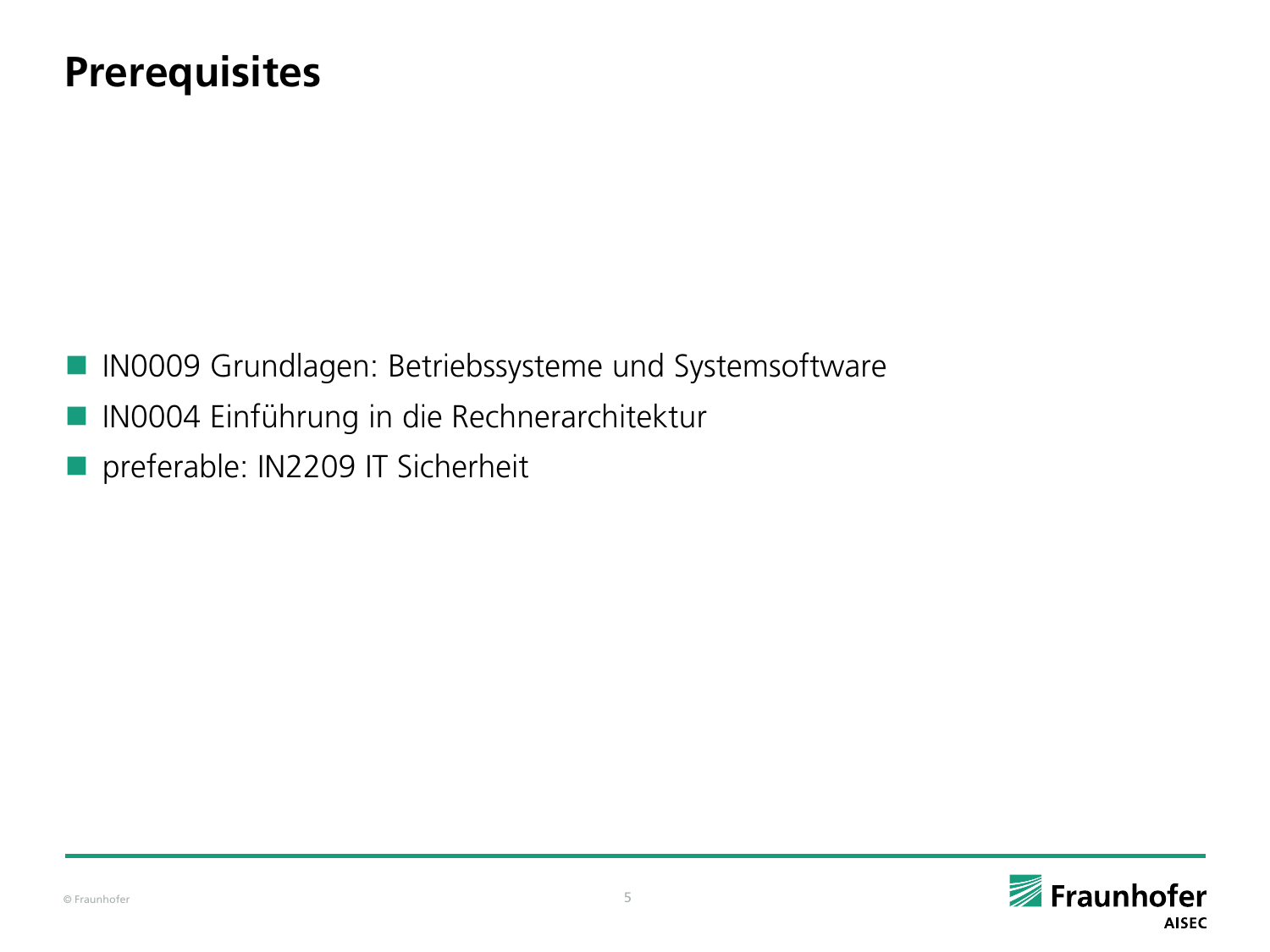# **Objectives**

- Understanding of Hardware Security Extensions and attack vectors
- Preparing and writing a scientific paper in LaTeX (english, 10 pages IEEE)
- Presenting a scientific topic (german/english) 25-30 minutes + 15 minutes discussion
- **Active participation**

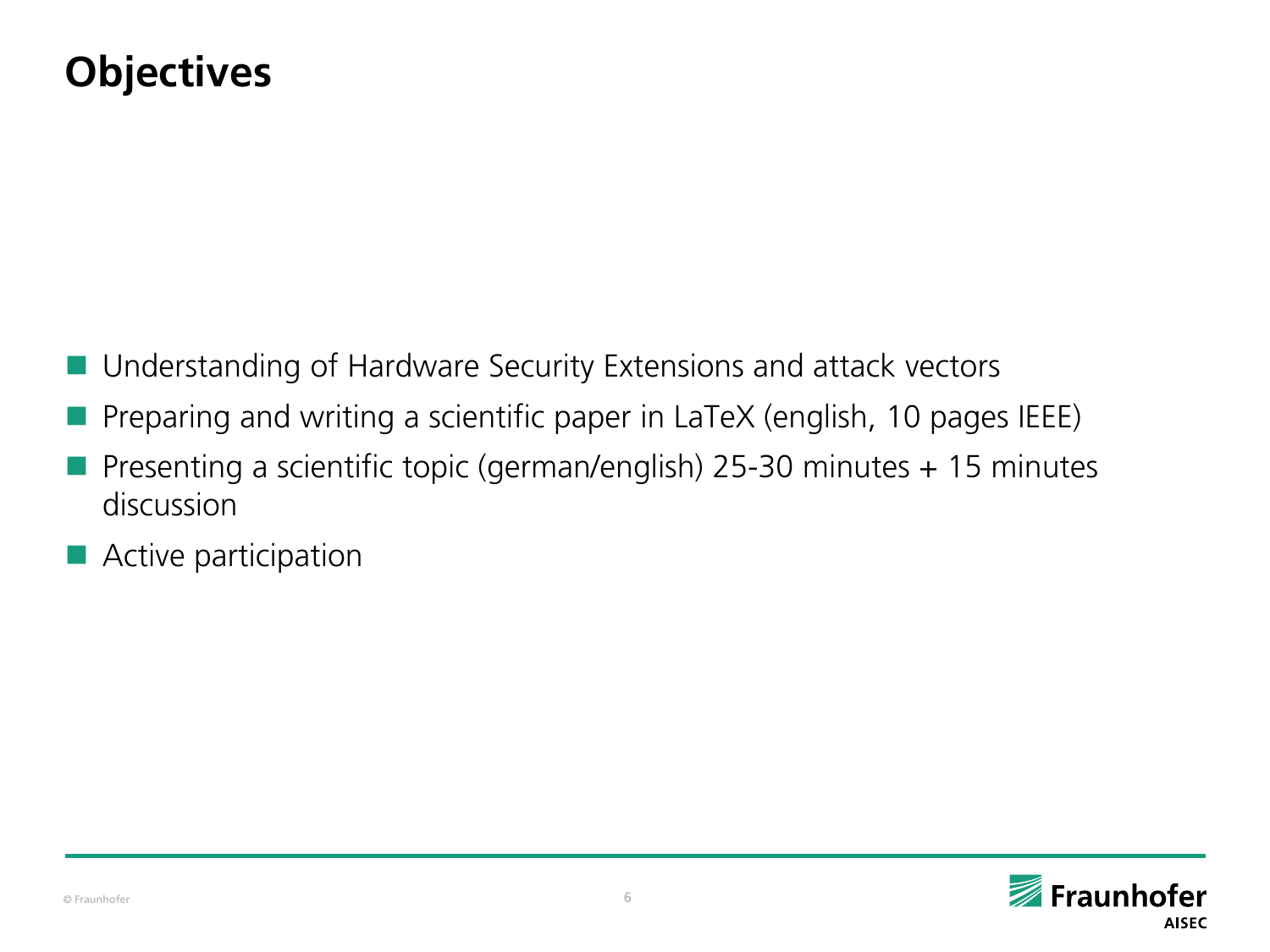# **Grading**

- Scientific Report: 50% (Content, Style, Effort, Grasp)
- **Presentation: 30% (Content, Lecture Style, Understandability)**
- Discussion: 10% (Participation)
- Peer Review: 10 % (2 Reviews à 1 page)

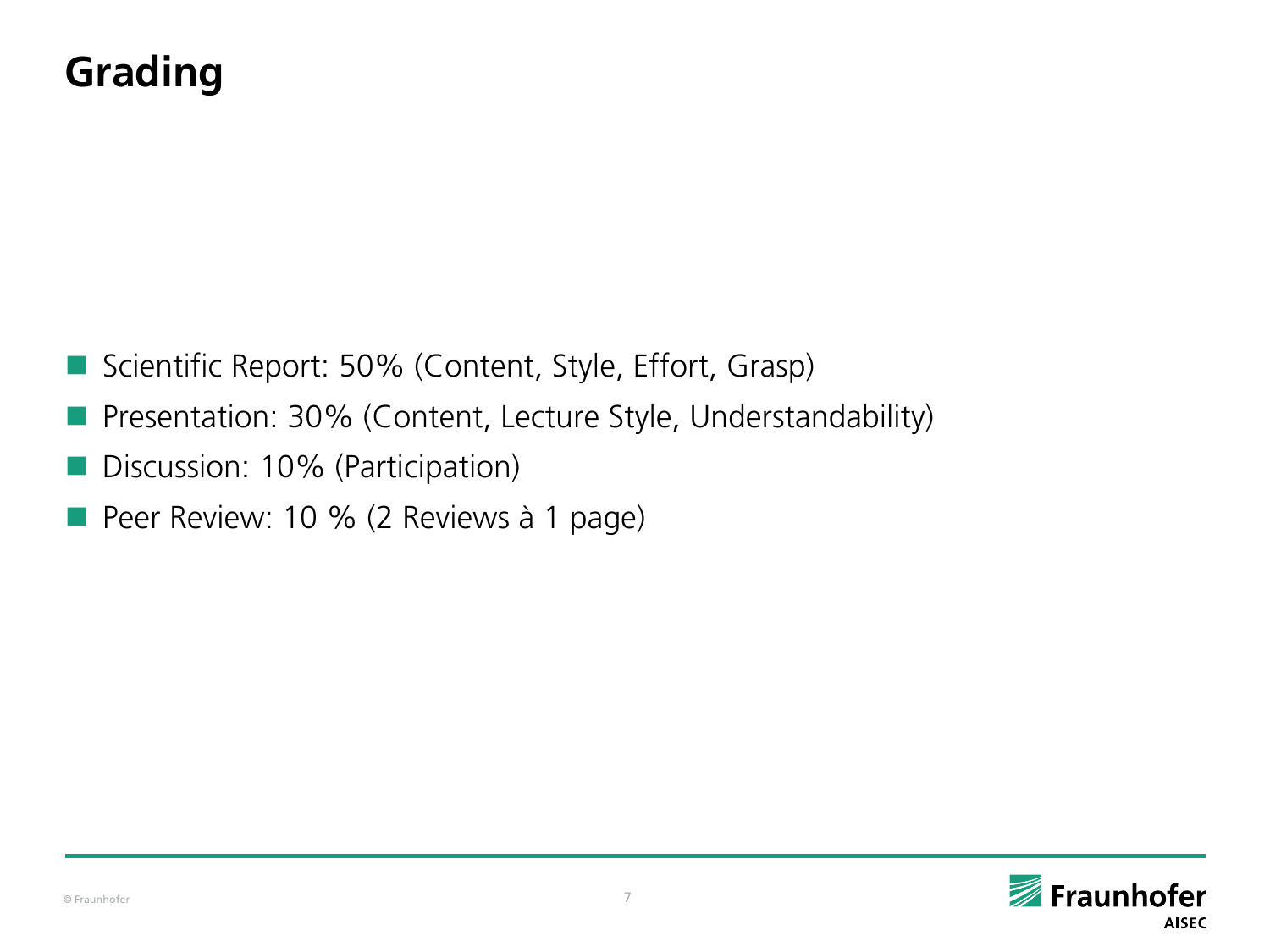# **Registration**

- Register in the Matching system on time
- **L** Letter of motivation:
	- Your top 4 choice of topics
	- Why do you want to take this seminar?
	- Why do you chose a specific topic?
- Topic assignments base on choice & letter of motivation

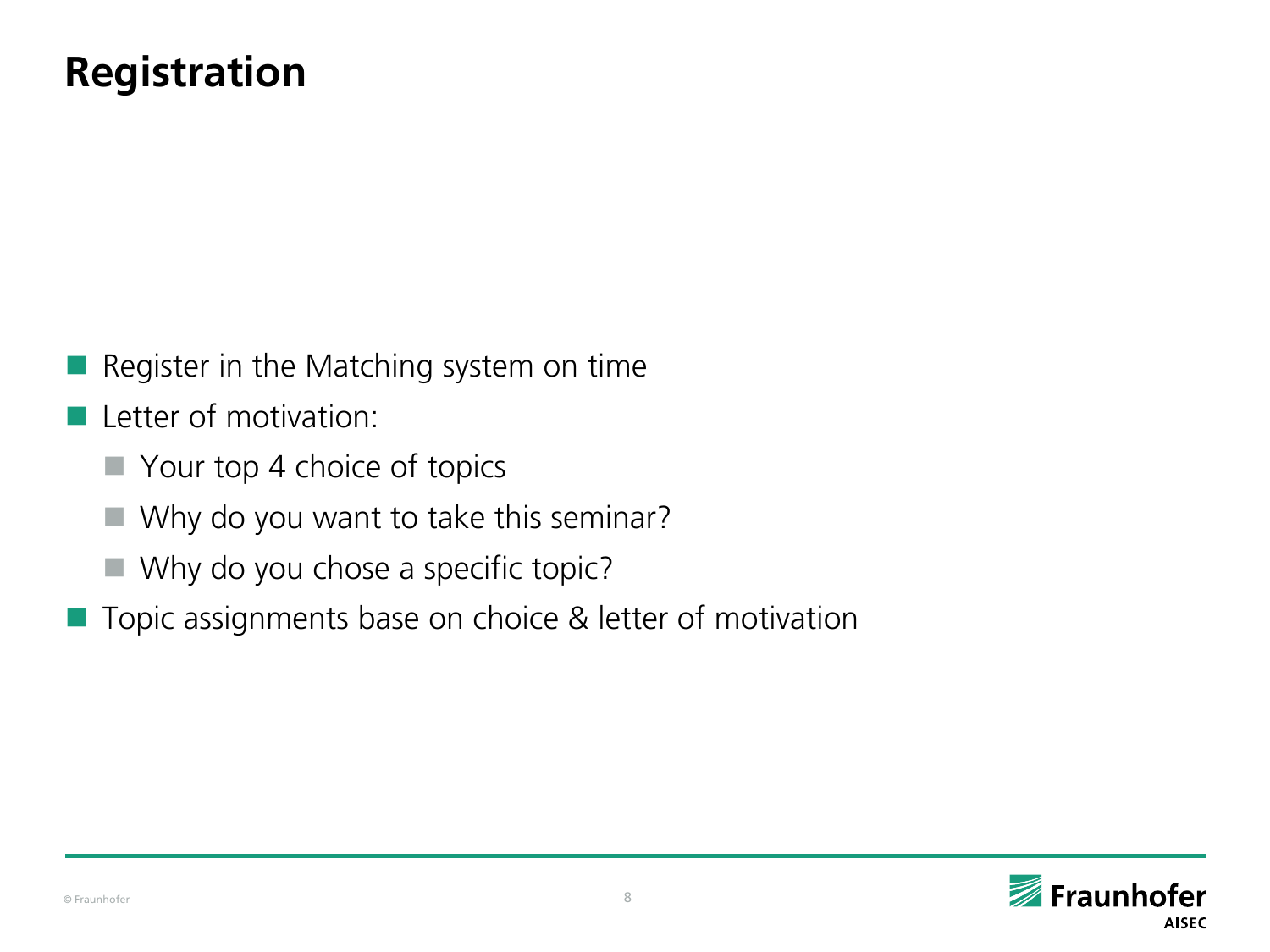# **Time Table**

| 08.07.2021                      | Preliminary Meeting (today)                        |
|---------------------------------|----------------------------------------------------|
| 20.07.2021                      | Deadline for Registration                          |
| 02.09.2021                      | Kickoff Meeting with Topic Distribution            |
| 25.10.2021                      | Deadline for Deregistration (afterwards 5.0 grade) |
| 07.11.2021 23:59 h              | Deadline Structure/Table of Contents               |
| $10.11 - 24.11.2021$            | Feedback Meetings for Structure                    |
| 20.12.2021 23:59 h              | Deadline Submission Review Paper                   |
| 09.01.2022 23:59 h              | Deadline Peer Reviews                              |
| 12.01.2022                      | Feedback Review                                    |
| 30.01.2022 23:59 h              | Camera-ready Version                               |
| 06.02.2022 23:59 h              | <b>Slides</b>                                      |
| 14.02. - 18.02.2022 (tentative) | Presentation meetings <sup>1</sup>                 |

### **All deadlines are hard deadlines**

1 Presentation meetings will be held at Fraunhofer AISEC, if possible. Attendance required!